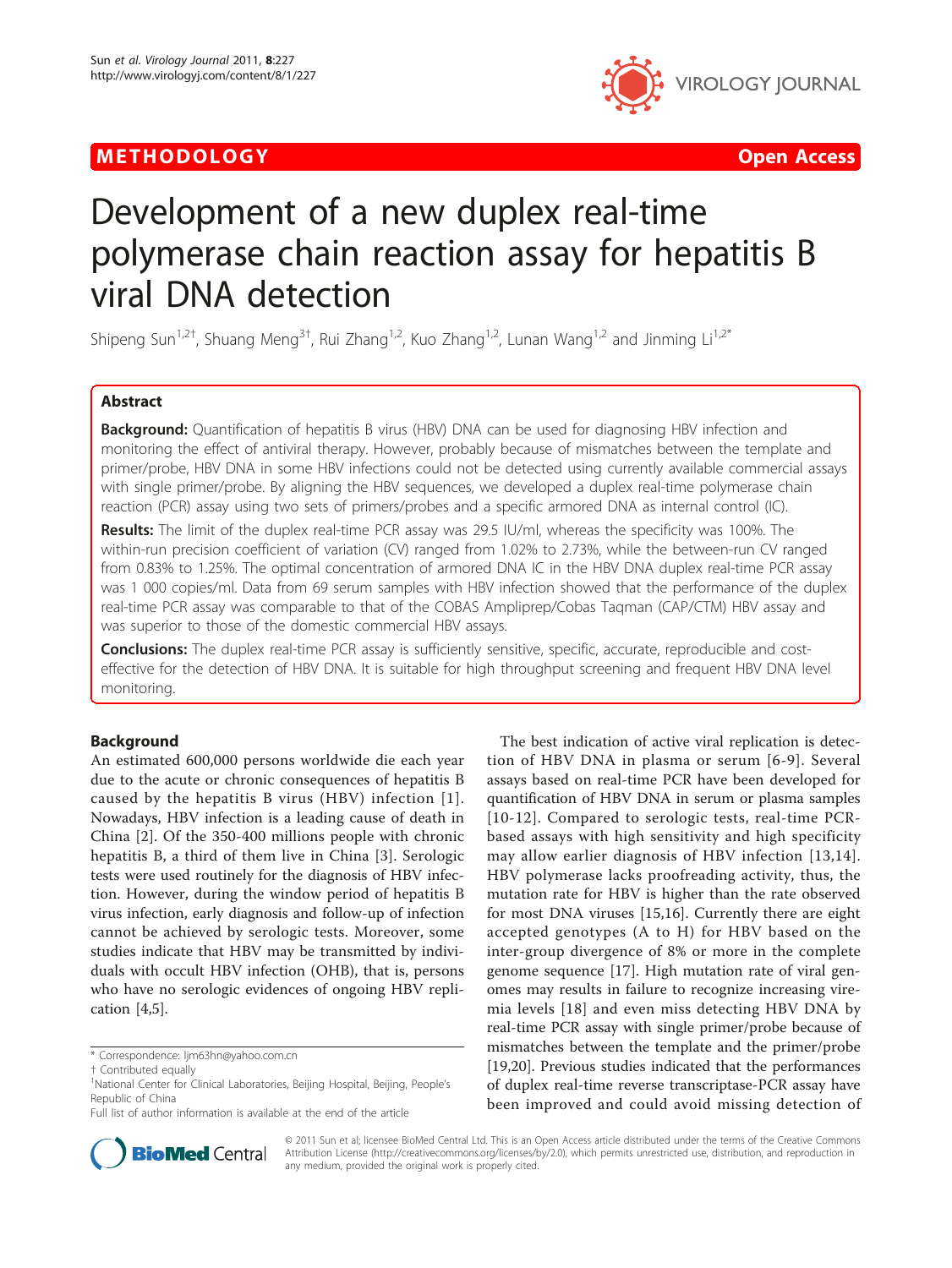hepatitis C virus (HCV) and Human immunodeficiency virus (HIV) to some extent with two sets of primer/probe [[21,22](#page-6-0)]. Similarly, a real-time PCR assay with two sets of primer/probe may resolve the problem of mismatches and avoid missing detections of HBV infection. However, rare information has been published on the duplex realtime PCR assay for HBV DNA quantification.

In addition, it is necessary to use an internal control (IC) to monitor the specimen extraction and amplification efficiency of real-time PCR assay. Compared with commonly used plasmid IC, armored DNA produced by the lambda phage system is DNase-resistant, stable, noninfectious, inexpensive, and easily to be extracted and could be used as an ideal control for clinical viral testing [[23-25](#page-6-0)].

In this study we developed a duplex real-time PCR assay with armored DNA as IC for HBV DNA detection. The assay possesses all the performance characteristics that make it amenable for high throughput screening of HBV infection.

## Materials and methods

#### Serum samples and standards

30 HBV-positive and 10 HBV-negative samples from Beijing Blood Center (Beijing, China) were used for comparison of the performances of singleplex primer/ probe and duplex primer/probe assays.

100 HBV-negative blood donors serum samples including 80 healthy controls and 20 controls with hepatitis A, hepatitis C, hepatitis E, human immunodeficiency virus type 1 infection, or human T-cell leukaemia virus infection (confirmed at the blood bank) were enrolled.

Furthermore, 69 serum samples were collected from Shenzhen Blood Center (Guangdong, China). Each sample was divided into 4 aliquots and frozen at -80°C within 4 h after collection. These samples were used to compare the performances of Kehua HBV DNA real-time PCR detection kit (Shanghai Kehua Bio-Engineering Co. Ltd., Shanghai, China), qualitative duplex real-time PCR assay, and COBAS Ampliprep/Cobas Taqman (CAP/CTM) assay (Roche Molecular Systems, Pleasanton, CA).

A dilution series of the World Health Organization (WHO) Second International Standard for HBV DNA (National Institute for Biological Standards and Control (NIBSC), code 97/750, UK) was used to determine the limit of detection (LOD) of the duplex real-time PCR assay at the following concentrations: 5, 10, 25, 50,  $10^2$ ,  $10^3$ ,  $10^4$ and  $10<sup>5</sup>$  IU/ml. Each dilution of the WHO Standard was tested in a batch of 4 replicates in 6 separate runs, i.e. for each dilution, a total of 24 replicates were tested.

#### Selection of duplex real-time PCR primers and probes

In order to identify optimal sites for primers design, 44 HBV complete genome reference sequences representative

of all eight genotypes (A-H) downloaded from GenBank Database were aligned using DNA star software. Gene-Bank accession numbers of 44 HBV complete genome reference sequences are genotypes A ([AB194951](http://www.ncbi.nih.gov/entrez/query.fcgi?db=Nucleotide&cmd=search&term=AB194951), [AF090842](http://www.ncbi.nih.gov/entrez/query.fcgi?db=Nucleotide&cmd=search&term=AF090842), [AJ309369,](http://www.ncbi.nih.gov/entrez/query.fcgi?db=Nucleotide&cmd=search&term=AJ309369) [AY217375](http://www.ncbi.nih.gov/entrez/query.fcgi?db=Nucleotide&cmd=search&term=AY217375), [U87742,](http://www.ncbi.nih.gov/entrez/query.fcgi?db=Nucleotide&cmd=search&term=U87742) [X02763](http://www.ncbi.nih.gov/entrez/query.fcgi?db=Nucleotide&cmd=search&term=X02763), [X51970](http://www.ncbi.nih.gov/entrez/query.fcgi?db=Nucleotide&cmd=search&term=X51970)); genotypes B ([AB010292,](http://www.ncbi.nih.gov/entrez/query.fcgi?db=Nucleotide&cmd=search&term=AB010292) [AB031266](http://www.ncbi.nih.gov/entrez/query.fcgi?db=Nucleotide&cmd=search&term=AB031266), [AB033554](http://www.ncbi.nih.gov/entrez/query.fcgi?db=Nucleotide&cmd=search&term=AB033554), [AB033555](http://www.ncbi.nih.gov/entrez/query.fcgi?db=Nucleotide&cmd=search&term=AB033555), [AF100309,](http://www.ncbi.nih.gov/entrez/query.fcgi?db=Nucleotide&cmd=search&term=AF100309) [D00329,](http://www.ncbi.nih.gov/entrez/query.fcgi?db=Nucleotide&cmd=search&term=D00329) [U87747\)](http://www.ncbi.nih.gov/entrez/query.fcgi?db=Nucleotide&cmd=search&term=U87747); genotypes C ([AB014381,](http://www.ncbi.nih.gov/entrez/query.fcgi?db=Nucleotide&cmd=search&term=AB014381) [AB048704](http://www.ncbi.nih.gov/entrez/query.fcgi?db=Nucleotide&cmd=search&term=AB048704), [AB049609,](http://www.ncbi.nih.gov/entrez/query.fcgi?db=Nucleotide&cmd=search&term=AB049609) [AB241110](http://www.ncbi.nih.gov/entrez/query.fcgi?db=Nucleotide&cmd=search&term=AB241110), [AY123041](http://www.ncbi.nih.gov/entrez/query.fcgi?db=Nucleotide&cmd=search&term=AY123041), [X01587](http://www.ncbi.nih.gov/entrez/query.fcgi?db=Nucleotide&cmd=search&term=X01587), [X04615](http://www.ncbi.nih.gov/entrez/query.fcgi?db=Nucleotide&cmd=search&term=X04615), [X75665](http://www.ncbi.nih.gov/entrez/query.fcgi?db=Nucleotide&cmd=search&term=X75665)); genotypes D ([AY090453](http://www.ncbi.nih.gov/entrez/query.fcgi?db=Nucleotide&cmd=search&term=AY090453), [M32138](http://www.ncbi.nih.gov/entrez/query.fcgi?db=Nucleotide&cmd=search&term=M32138), [V01460](http://www.ncbi.nih.gov/entrez/query.fcgi?db=Nucleotide&cmd=search&term=V01460), [X65259](http://www.ncbi.nih.gov/entrez/query.fcgi?db=Nucleotide&cmd=search&term=X65259), [X85254](http://www.ncbi.nih.gov/entrez/query.fcgi?db=Nucleotide&cmd=search&term=X85254)); genotypes E ([AB032431](http://www.ncbi.nih.gov/entrez/query.fcgi?db=Nucleotide&cmd=search&term=AB032431), [DQ060823,](http://www.ncbi.nih.gov/entrez/query.fcgi?db=Nucleotide&cmd=search&term=DQ060823) [X75657](http://www.ncbi.nih.gov/entrez/query.fcgi?db=Nucleotide&cmd=search&term=X75657)); genotypes F ([AB036905](http://www.ncbi.nih.gov/entrez/query.fcgi?db=Nucleotide&cmd=search&term=AB036905), [AB036910](http://www.ncbi.nih.gov/entrez/query.fcgi?db=Nucleotide&cmd=search&term=AB036910), [AB086397,](http://www.ncbi.nih.gov/entrez/query.fcgi?db=Nucleotide&cmd=search&term=AB086397) [AF223962,](http://www.ncbi.nih.gov/entrez/query.fcgi?db=Nucleotide&cmd=search&term=AF223962) [AF223965,](http://www.ncbi.nih.gov/entrez/query.fcgi?db=Nucleotide&cmd=search&term=AF223965) [AY090455](http://www.ncbi.nih.gov/entrez/query.fcgi?db=Nucleotide&cmd=search&term=AY090455), [X69798\)](http://www.ncbi.nih.gov/entrez/query.fcgi?db=Nucleotide&cmd=search&term=X69798); genotypes G ([AB064310](http://www.ncbi.nih.gov/entrez/query.fcgi?db=Nucleotide&cmd=search&term=AB064310), [AF160501](http://www.ncbi.nih.gov/entrez/query.fcgi?db=Nucleotide&cmd=search&term=AF160501), [AF405706](http://www.ncbi.nih.gov/entrez/query.fcgi?db=Nucleotide&cmd=search&term=AF405706)); genotypes G ([AB059661,](http://www.ncbi.nih.gov/entrez/query.fcgi?db=Nucleotide&cmd=search&term=AB059661) [AY090454,](http://www.ncbi.nih.gov/entrez/query.fcgi?db=Nucleotide&cmd=search&term=AY090454) [AY090457](http://www.ncbi.nih.gov/entrez/query.fcgi?db=Nucleotide&cmd=search&term=AY090457), [AY090460\)](http://www.ncbi.nih.gov/entrez/query.fcgi?db=Nucleotide&cmd=search&term=AY090460). Based on the consensus sequences of the HBV genome, two sets of primer/probe (A and B) targeting S genes and probe for IC (ICp) were designed (Table [1](#page-2-0)). To ensure the primers only amplify HBV DNA, they were tested by the BLAST algorithm.

#### Construction and selection of optimal concentration of IC

Armored DNA was produced with the same method as described [[23](#page-6-0)]. The sequences of IC were identical to the wild-type HBV sequences, except for the sequences of probe Ap- and probe Bp-binding site, which were replaced by the internal probe sequences (5' CCCCC-CCCCCCCCCAAAAAAAA 3'). A chequerboard assay was performed in which the international reference material for HBV DNA (NIBSC 97/746; 0 IU/ml,  $5 \times 10^2$ IU/ml,  $5 \times 10^3$  IU/ml,  $5 \times 10^4$  IU/ml,  $5 \times 10^5$  IU/ml) were spiked with four different copy numbers  $(10^5, 10^4,$ 10<sup>3</sup>, 0) of the armored DNA. Armored DNA was extracted and amplified with the international reference material for HBV DNA in the same reaction tube.

#### Duplex real-time PCR and singleplex real-time PCR amplification for HBV DNA detection

DNA was extracted from 100 μl sample by using extraction reagents of the Kehua HBV DNA real-time PCR detection kit according to the manufacturer's instructions. 1.0 μl armored DNA particles (1000 copies/μl), added to each sample prior to extraction, were used as ICs of the extraction and amplification processes. The final optimized PCR mixture (25 μl) contained 12.5 μl QuantiTect Probe PCR Master Mix (QIAGEN, Quanti-Tect Multiplex PCR kit), 1.0 μl armored DNA particles, 8 μl HBV DNA samples and the concentration of primer/probe were added as follows, in the singleplex mode, either the primer/probe set A  $(0.4 \mu M)$  primers, 0.4 μM probes, and 0.2 μM IC-specific probe) or the primer/probe set B (0.4 μM primers, 0.4 μM probes, and  $0.2 \mu$ M IC-specific probe), was used in the reaction, whereas in the duplex mode, both the primer/probe sets A (0.4  $\mu$ M primers, 0.4  $\mu$ M probes, and 0.2  $\mu$ M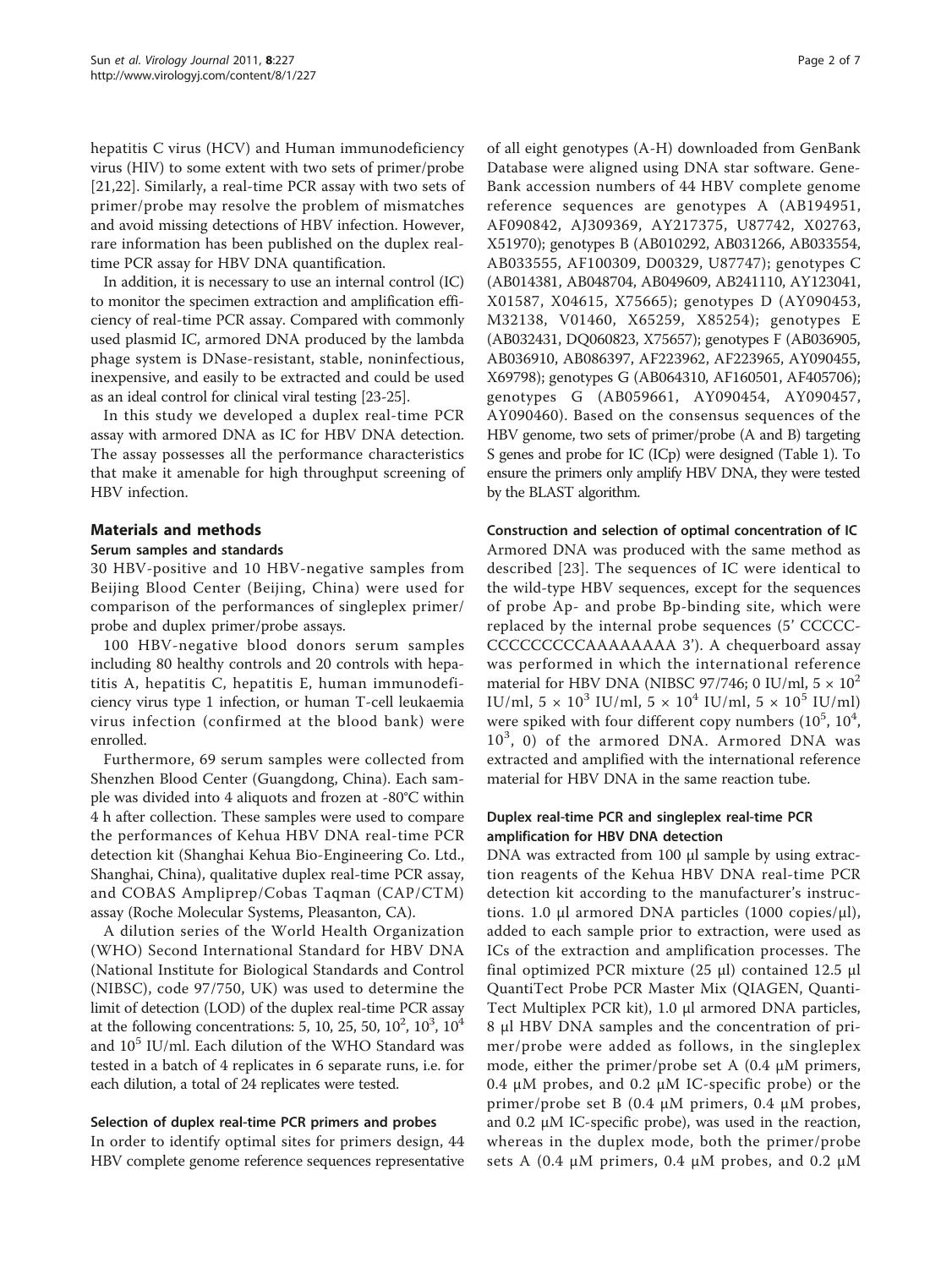<span id="page-2-0"></span>Table 1 Primer and probe sequences

| Primer or probe | Sequence (5'-3')                              | <b>Nucleotide Position</b> |
|-----------------|-----------------------------------------------|----------------------------|
| Af              | 5'- GTCCTCCAATTTGTCCTGG -3'                   | 2196-2214                  |
| Ar              | 5'- TGAGGCATAGCAGCAGGAT -3'                   | 2276-2258                  |
| Ap              | 5' FAM - CTGGATGTGTCTGCGGCGTTTTATCAT - BHQ 3' | 2221-2247                  |
| <b>Bf</b>       | 5'- CACCTGTATTCCCATCCCATC -3'                 | 2443-2458                  |
| Br              | 5'- AGCCCTACGAACCACTGAACA -3'                 | 2559-2539                  |
| <b>Bp</b>       | 5' FAM - AAACGGACTGAGGCCCACTCCCA -BHQ 3'      | 2511-2489                  |
| ICp             | 5' Cy5 - CCCCCCCCCCCCCCCAAAAAAAA -BHQ 3'      |                            |

Nucleotide sequence positions were numbered according to reference sequence AF090842 (genotype A). Probes for the detection of HBV DNA and IC were labelled with 6-carboxyfluorescein (FAM) and cyanine dye (Cy5) at the 5' end, respectively. The 3' ends of probes were labelled with Black Hole Quencher dye (BHQ). The length of PCR products amplified from set A and B are 81 bp and 117 bp, respectively.

IC-specific probe) and B (0.4  $\mu$ M primers, 0.4  $\mu$ M probes, and 0.2 μM IC-specific probe) were used in PCR (0.4 μM primers, 0.4 μM probes, and 0.2 μM IC-specific probe). PCR was performed with an ABI 7500 sequence detection system as follows: an initial denaturation step at 95°C for 15 min, 45 cycles at 94°C for 15 s and 60°C for 1 min.

#### Evaluation of the duplex real-time PCR assay

To establish the linearity of HBV DNA quantification, we prepared serial 10-fold dilutions from the HBV standard in negative serum to obtain concentrations of 10,  $10^2$ ,  $10^3$ ,  $10^4$ ,  $10^5$ , and  $10^6$  IU/ml. Each concentration was tested three replicates in a single run.

A set of 3 HBV positive serum samples with different viral loads was tested 10 times in a single run to determine within-run precision coefficient of variation (CV) in the viral quantification. Similarly, the same set of samples was quantified in 10 different experiments to determine between-run CV in the viral quantification. The coefficients of variance (CV) of the threshold cycles (Ct) were calculated.

## Commercial kits for HBV DNA detection

A total of 69 serum samples were tested using Kehua HBV DNA real-time PCR detection kit and CAP/CTM assay kit. All the operation steps were carried out according to the instructions given in the manuals.

(i) Detection using Kehua HBV DNA real-time PCR detection kit. HBV DNA was extracted from 100 μl sample, and 12.5 μl extract was used as the template in 25 μl reaction. PCR was carried out in a 32-well Lightcycler thermal cycles system (Roche). HBV DNA levels were expressed in IU/ml. The LOD of Kehua HBV DNA assay kit was 500 IU/ml.

(ii) Detection using CAP/CTM HBV assay kit. The CAP/CTM test utilized automated specimen preparation on the COBAS AmpliPrep Instrument by a generic silica-based capture technique. HBV DNA was extracted from 850 μl serum and then eluted with 65 μl of elution buffer. Finally, 50 μl extract was used as the template in 100 μl reaction volume. The COBAS TaqMan 48

Analyzer was used for automated real-time PCR amplification. HBV DNA levels were expressed in IU/ml. The LOD of CAP/CTM HBV assay kit was 12 IU/ml.

## Comparison the duplex primer/probe real-time PCR assays with the singleplex primer/probe real-time PCR assays for HBV DNA detection

The results of 30 HBV-positive and 10 HBV-negative samples tested by singleplex primer/probe and duplex primer/probe assays were compared.

## Comparison the duplex primer/probe real-time PCR assay with commercial kits for HBV DNA detection

69 serum samples were tested by Kehua HBV DNA real-time PCR detection kit, qualitative duplex real-time PCR assay, and COBAS CAP/CTM assay, the results were then compared.

## Data analysis

Results were expressed as means and standard deviation (SD). The intra-assay and inter-assay variations were expressed as coefficient of variation (CV), based on the mean Ct values. Probit analysis was performed to determine the LOD. The LOD was determined as 95% probability of obtaining a positive HBV DNA result. Correlation coefficients (R) were calculated for linearity data.

## Results

## Optimal concentration of IC

To establish the optimum copy number of internal control to be added to the tubes for HBV DNA duplex real-time PCR assay, a chequerboard assay was performed in which serially diluted HBV standards ( $5 \times 10^5$  to 0 IU/ml) were spiked with four different copy numbers  $(10<sup>5</sup>$  to 0) of the internal control armored DNA (Table [2](#page-3-0)). The IC copies more than 1 000 changed the threshold cycles (Ct) for almost all the standards which resulted in the underestimation of the copy number. The optimal concentration of armored DNA IC in the HBV DNA duplex real-time PCR assay was 1 000 copies/ml.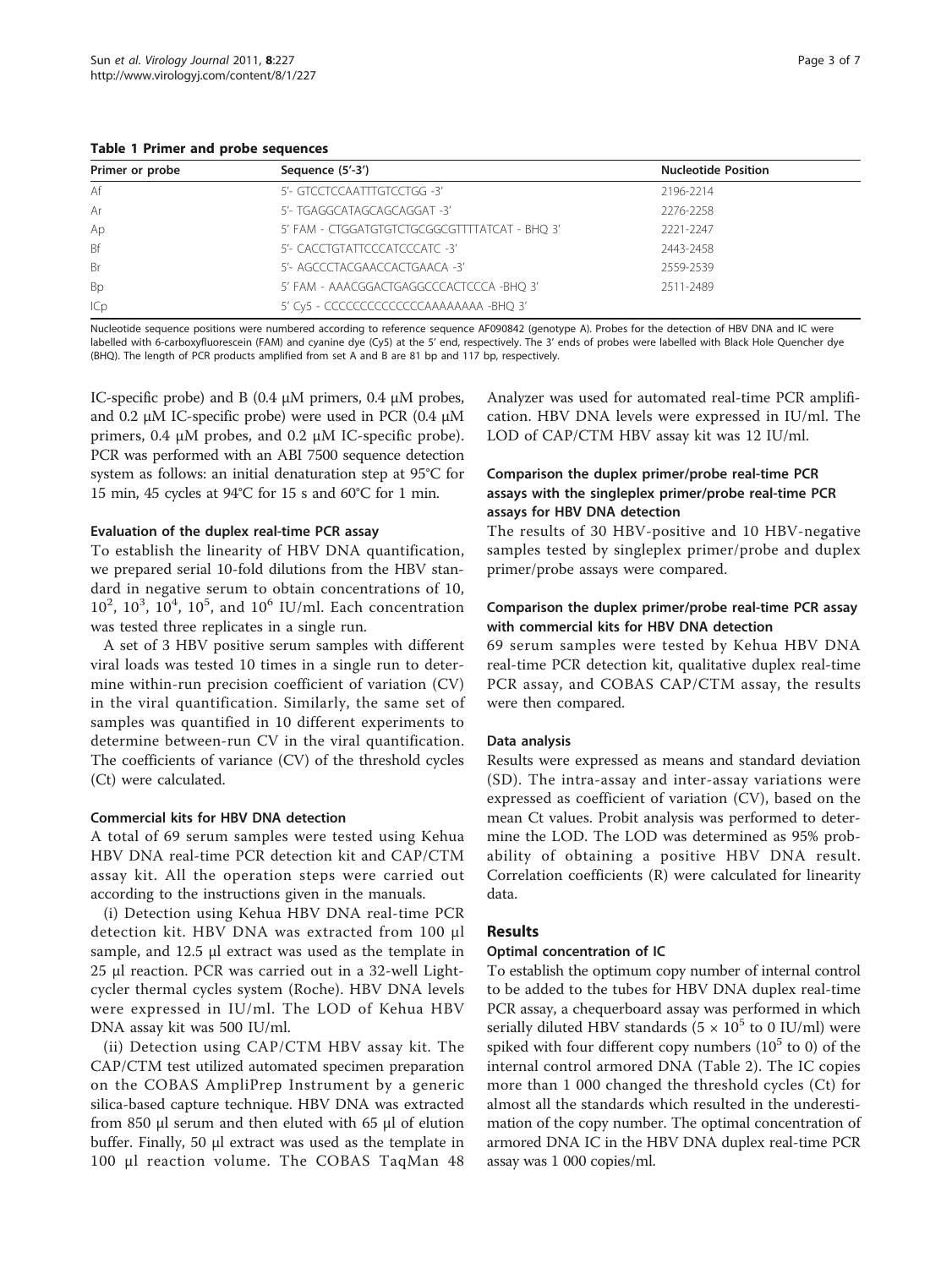<span id="page-3-0"></span>

|  |  |  |  |  | Table 2 Optimization of the concentration of IC |  |  |
|--|--|--|--|--|-------------------------------------------------|--|--|
|--|--|--|--|--|-------------------------------------------------|--|--|

| <b>Armored DNA concentration</b><br>(copies/ml) | National reference<br>material 4 for HBV<br>DNA 5 $\times$ 10 <sup>5</sup> IU/ml |                 | National reference<br>material 3 for HBV<br>DNA 5 $\times$ 10 <sup>4</sup> IU/ml |                 | <b>National reference</b><br>material 2 for HBV<br>DNA 5 $\times$ 10 <sup>3</sup> IU/ml |                 | National reference<br>material 1 for HBV<br>DNA 5 $\times$ 10 <sup>2</sup> IU/ml |                 | HBV 0 IU/<br>ml |  |
|-------------------------------------------------|----------------------------------------------------------------------------------|-----------------|----------------------------------------------------------------------------------|-----------------|-----------------------------------------------------------------------------------------|-----------------|----------------------------------------------------------------------------------|-----------------|-----------------|--|
|                                                 | IC $(Cy5)$<br>Ct                                                                 | HBV (FAM)<br>Ct | IC $(Cy5)$<br>Ct                                                                 | HBV (FAM)<br>Ct | IC $(Cy5)$<br>Ct                                                                        | HBV (FAM)<br>Ct | IC $(Cy5)$<br>Ct                                                                 | HBV (FAM)<br>Ct | IC (Cy5)Ct      |  |
| 100 000                                         | 38.92                                                                            | 28.00           | 34.43                                                                            | 32.17           | 31.18                                                                                   | 35.78           | 30.33                                                                            | > 45            | 30.13           |  |
| 10 000                                          | 41.51                                                                            | 28.93           | 38.39                                                                            | 31.20           | 35.58                                                                                   | 34.29           | 34.29                                                                            | 39.55           | 34.21           |  |
| 000                                             | > 45                                                                             | 23.14           | 38.35                                                                            | 26.44           | 37.72                                                                                   | 29.23           | 35.68                                                                            | 32.67           | 35.47           |  |
|                                                 | >45                                                                              | 23.21           | > 45                                                                             | 26.11           | >45                                                                                     | 29.14           | >4.5                                                                             | 32.82           | > 45            |  |

Concentrations of HBV DNA and armored DNA were indicated by FAM and Cy5 signals, respectively.

#### Evaluation of the duplex real-time PCR assay

Linearity of the duplex real-time PCR assay was determined using serial 10-fold dilutions of HBV standard in negative serum samples at the following concentrations: 10,  $10^2$ ,  $10^3$ ,  $10^4$ ,  $10^5$ , and  $10^6$  IU/ml. Three replicates were tested in a single run at each concentration. The proportion of positive results obtained from each input concentration was subjected to probit regression analysis (Table 3). The LOD of the duplex real-time PCR assay was 29.5 IU/ml (95% confidence interval, 20.9-56.2 IU/ml). Linear regression analysis of the Ct values against the log10 HBV DNA concentration yielded  $R = 0.993$  (Figure 1). The specificity of the duplex real-time PCR assay was 100% when testing HBV-negative serum samples.

The intra-assay variation was assessed by testing 3 samples with different viral loads  $(10^5, 10^4, \text{ and } 10^2 \text{ IU/ml})$  10 times in a single run, while the inter-assay variation was assessed by testing the same samples 10 times in 10 separate runs. The intra-assay CV ranged from 0.83% to 1.25%, while the inter-assay CV ranged from 1.02% to 2.73% (Table [4\)](#page-4-0).

#### Comparison the duplex primer/probe real-time PCR assays with the singleplex primer/probe real-time PCR assays for HBV DNA detection

40 serum samples were submitted for routine HBV DNA testing. The duplex primer/probe assay could strengthen the fluorescence signal of the low HBV viraemia samples. Figure [2](#page-4-0) showed the performance of the duplex primer/probe (C) and singleplex primer/probe

Table 3 Limit of detection of the duplex real-time PCR assay

|                 | HBV load (IU/ml) Positive results/total tested Positive results (%) |      |
|-----------------|---------------------------------------------------------------------|------|
| $10^{5}$        | 24/24                                                               | 100  |
| 10 <sup>4</sup> | 24/24                                                               | 100  |
| $10^3$          | 24/24                                                               | 100  |
| 10 <sup>2</sup> | 24/24                                                               | 100  |
| 50              | 24/24                                                               | 100  |
| 25              | 22/24                                                               | 91.6 |
| 10              | 12/24                                                               | 50.0 |
| 5               | 5/24                                                                | 20.8 |

(A, B) assays in the testing the same low-load HBV sample. Of the confirmed 30 HBV DNA positive samples, both singleplex primer/probe set A and set B failed to detect 2 low HBV viraemia samples. In contrast, the duplex primer/probe sets A+B detected all the 30 HBVpositive serum samples (Table [5](#page-5-0)).

## Comparison the duplex primer/probe real-time PCR assay with commercial kits for HBV DNA detection

A set of 69 serum samples were tested in duplicate to verify the validity of the duplex primer/probe real-time PCR assay. Results obtained by the duplex real-time PCR assay were comparable to those obtained by the CAP/CTM assay. Kehua HBV DNA real-time PCR assay kit failed to detect 10 samples, which could be detected by the duplex primer/probe real-time PCR assay and the CAP/CTM assay (Table [6\)](#page-5-0).

#### **Discussion**

In this study, we developed a novel HBV DNA quantification system using a real-time PCR assay which



Figure 1 Linearity of the duplex real-time PCR assay. Linearity of the duplex real-time PCR assay was determined using serial 10-fold dilutions of HBV standard in negative serum samples at the following concentrations: 10, 10<sup>2</sup>, 10<sup>3</sup>, 10<sup>4</sup>, 10<sup>5</sup>, and 10<sup>6</sup> IU/ml. Three replicates were tested in a single run at each concentration. Linear relationship between the Ct values and the log10 HBV DNA concentration in the samples at concentrations from 10 to 106 IU/ml yielded  $R = 0.993$ .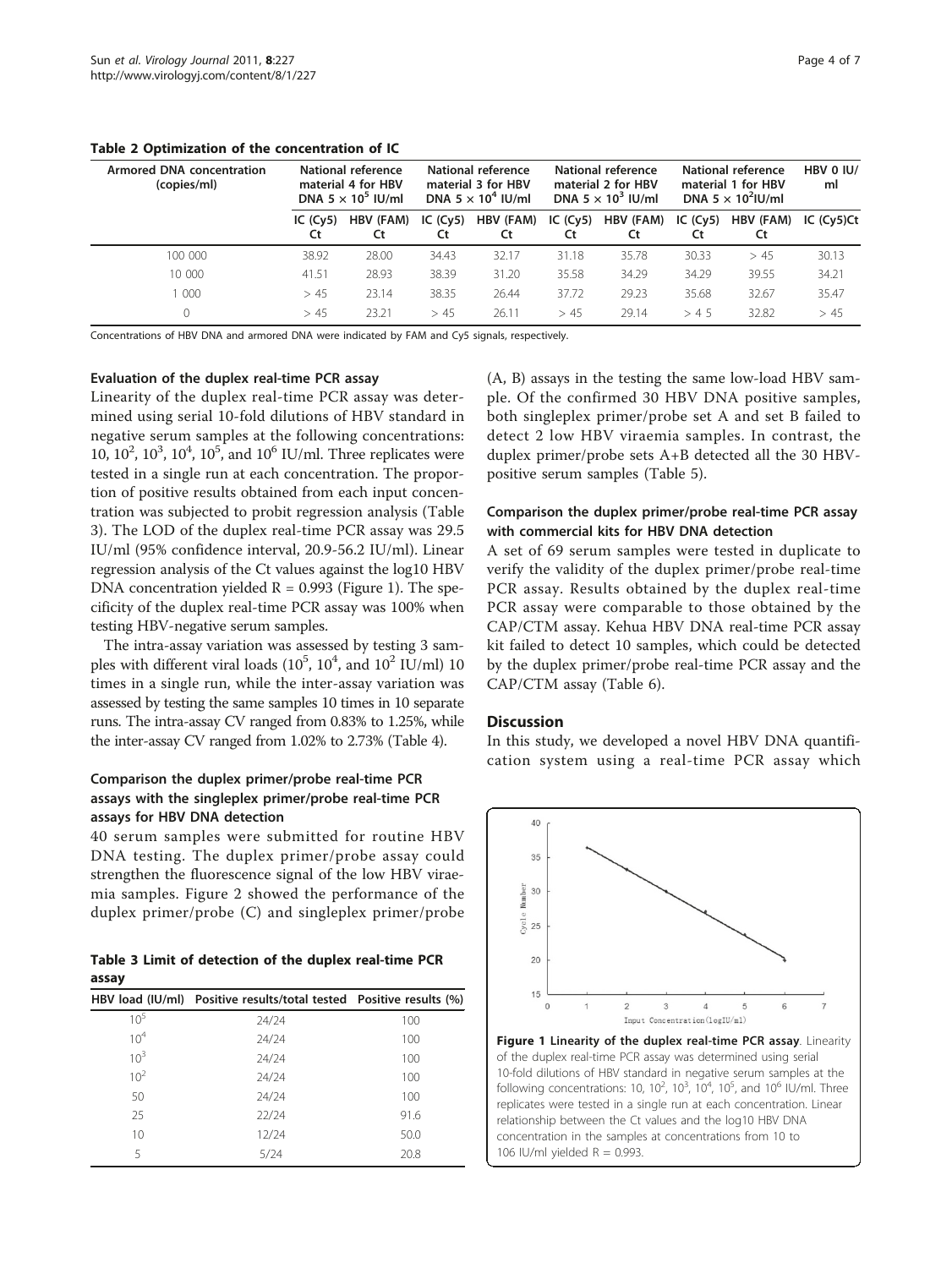<span id="page-4-0"></span>Table 4 Reproducibility of the duplex real-time PCR assay

| Reproducibility | <b>Target HBV</b><br>RNA (IU/ml) | Number of<br>determinations | Mean<br>Ct | SD    | CV<br>(%) |
|-----------------|----------------------------------|-----------------------------|------------|-------|-----------|
| Intra-assay     | $10^{5}$                         | 10                          | 2415       | 0.24  | 0.83      |
|                 | 10 <sup>4</sup>                  | 10                          | 27.09      | 0.34  | 1.07      |
|                 | 10 <sup>2</sup>                  | 10                          | 33.31      | 0.49  | 125       |
| Inter-assay     | $10^{5}$                         | 10                          | 24.05      | 0.27  | 1.02      |
|                 | 10 <sup>4</sup>                  | 10                          | 27.05      | 0.23  | 0.77      |
|                 | 10 <sup>2</sup>                  | 10                          | 33 23      | 1.02. | - 2.73    |

consisted of two sets of primer/probe and armored DNA as internal control in a single reaction tube. The primers and two FAM labelled probes were designed corresponding to the highly conserved HBV S gene. Compared with the singleplex primer/probe real-time PCR assay, the performance of duplex real-time PCR assay was remarkably improved and could avoid missing detection of HBV DNA to maximum extent with two sets of primer/probe.

The efficacy and accuracy of real-time PCR largely depend on the primers and probe [[26](#page-6-0)]. It has been reported that several commercial HCV assays using a singleplex primer/probe set produce false-negative results

Page 5 of 7

probes [\[27,28\]](#page-6-0). Similarly, a single primer/probe may result in failure to recognize increasing viremia levels [\[18](#page-6-0)] and even miss detections because of mismatches for HBV DNA detection. Theoretically, the assay developed in this study can detect all eight genotypes of HBV with the two sets of primer/probe, especially the genotype A, B, C and G of HBV which genome DNA can be matched by both sets of primer/probe. Data from 69 serum samples from patients with HBV infection showed that the duplex primer/probe assay developed for HBV DNA detection can avoid mismatches between primer/probe and virus DNA template to maximum extent. Of the confirmed 30 HBV DNA positive samples, two HBV-samples failed to detect by singleplex primer/probe set, but detected by duplex primer/probe set. The 2 sets of primers/probes used in our assay could match interchangeably, creating additional combinations with different primer-directed elongations. Figure 2 shows the performances of the duplex primer/ probe and singleplex primer/probe assays in the testing of the same serum sample. Obviously, the fluorescence value of the 2 sets of primers/probes is higher than that of the single set of primers/probes, and cycle threshold (Ct) can shift towards left. As a result, the duplex primer/probe

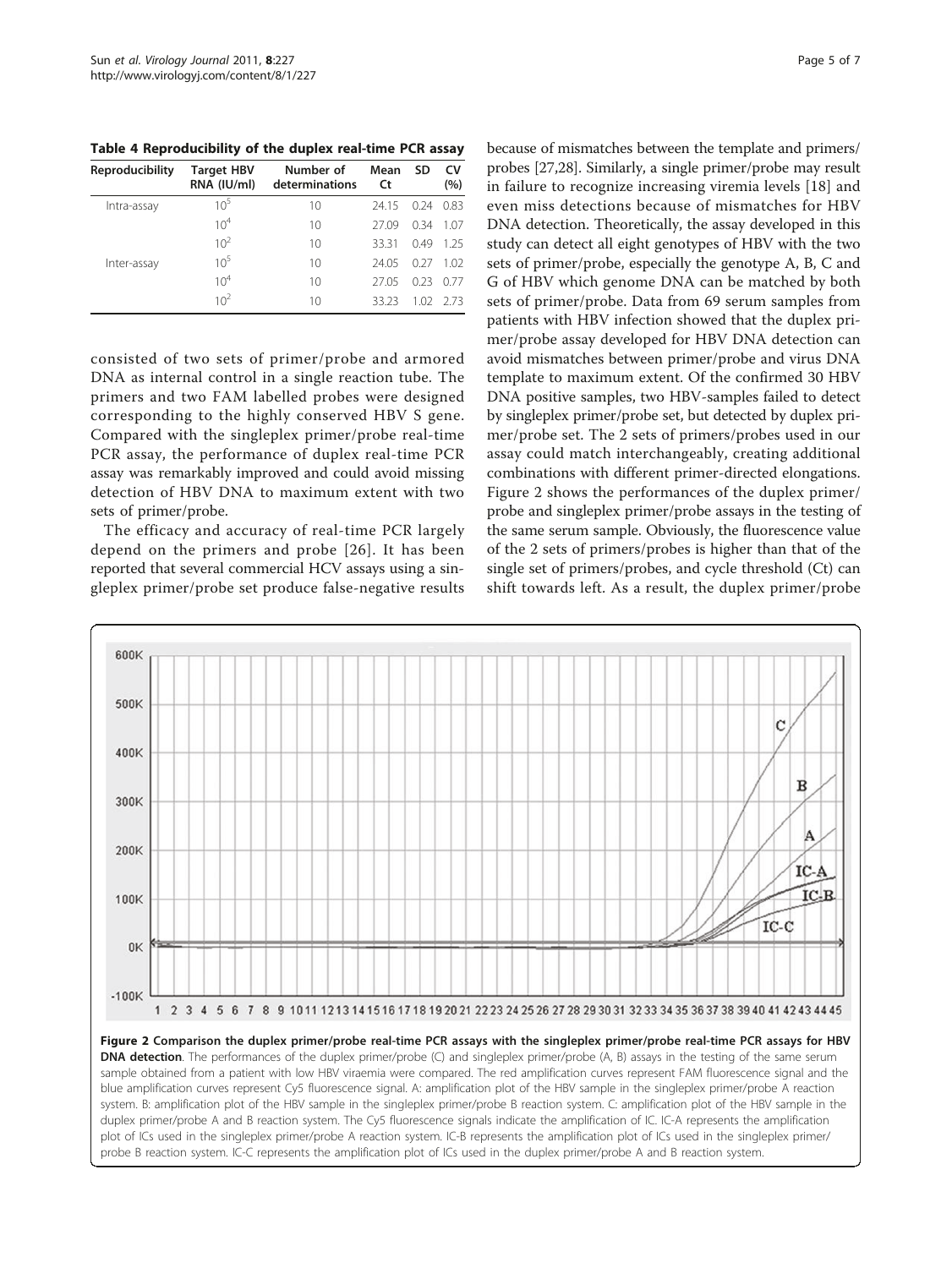<span id="page-5-0"></span>Table 5 Testing results of duplex real-time PCR assay and singleplex real-time PCR assay for 40 serum samples

| <b>Duplex</b><br>primer/<br>probe<br>assay | Singleplex primer/<br>probe assay (set A<br>primer/probe) | Singleplex primer/<br>probe assay (set B<br>primer/probe) | Number of<br>samples<br>detected |
|--------------------------------------------|-----------------------------------------------------------|-----------------------------------------------------------|----------------------------------|
| $^+$                                       |                                                           |                                                           | 28                               |
| $^+$                                       |                                                           |                                                           |                                  |
| $\overline{\phantom{a}}$                   | -                                                         | -                                                         | 10                               |
|                                            |                                                           |                                                           |                                  |

+: positive result.

-: negative result.

assay could strengthen the fluorescence signal of the low HBV viraemia samples and increase the probability of detection (Figure [2](#page-4-0)). The manufacturer's lower LOD of the CAP/CTM assay and Kehua HBV fluorescence detection kit are 12 IU/ml and 500 IU/ml, respectively. The sensitivity and the specificity of the duplex assay were comparable with the CAP/CTM assay and were superior to domestic Kehua HBV fluorescence detection kit. Furthermore, less serum samples (100 μl serum) and lower cost were required than the CAP/CTM assay.

In order to identify PCR-inhibited samples, an armored DNA was constructed as IC in PCR assays by means of the overlapping extension PCR technique. Unlike the plasmid-derived control which can only monitor the amplification process, armored DNA was co-extracted and co-amplified with the samples in the same reaction tube that can monitor the entire real-time PCR assay [\[23](#page-6-0)]. IC sequences were identical to the wildtype HBV sequences, except that the probe binding site sequences were replaced by the internal probe ones. The 5' ends of probes for the detection of HBV were labelled with 6-carboxyfluorescein (FAM), while probe for the detection of IC was labelled with cyanine dye (Cy5), so that the amplification of the IC could be distinguished easily from that of the HBV virus by different fluorophore. In order to avoid its suppression to target amplification, the concentration of competitive IC (CIC) spiked into the samples was optimized at 1000 copies/ml in the real-time assay (Table [2\)](#page-3-0). Although with HBV standards number at  $5 \times 10^5$  IU/ml, the amplification of the IC DNA (1000 copies/ml,  $Ct > 45$ ) was competitively

#### Table 6 Testing results of different assays and kits for 69 serum samples

| Kehua HBV DNA real- CAP/CTM<br>time PCR detection kit HBV assay |                          | <b>Duplex</b><br>primer/probe<br>assay | Number of<br>samples<br>detected |
|-----------------------------------------------------------------|--------------------------|----------------------------------------|----------------------------------|
|                                                                 |                          |                                        | 45                               |
| $\sim$                                                          |                          |                                        | 10                               |
| -                                                               | $\overline{\phantom{a}}$ |                                        | 14                               |

+: positive result.

-: negative result.

Page 6 of 7

inhibited. It does not affect the inclusion of an internal control to monitor for false negative results due to DNA degradation or to inhibitory factors potentially present in clinical samples. By using this armored DNA as IC, false negative samples that resulted from inappropriate reagent additions in the tubes or the presence of PCR inhibitors can be easily identified. Here, no inhibitors were found in the clinical samples tested in the duplex primer/probe assay.

## Conclusions

We proved that two sets of primer/probe in the real-time PCR assay can effectively resolve the problem of mismatches and avoid missing detections of HBV infection. The established duplex real-time PCR assay is sufficiently sensitive, specific, accurate, reproducible and cost-effective for the detection of HBV DNA. It is suitable for high throughput screening and frequent HBV DNA level monitoring. Nevertheless, this study was carried out in China with a relatively small cohort, application of the duplex real-time PCR assay might be validated by larger serum samples including OHB serum samples.

#### Acknowledgements

This study was supported, in part, by the National Natural Science Foundation of China (30371365) and the National Key Technology R&D Program (Grant 2007BA105B09) of China.

#### Author details

<sup>1</sup>National Center for Clinical Laboratories, Beijing Hospital, Beijing, People's Republic of China. <sup>2</sup>Graduate School, Peking Union Medical College, Chinese Academy of Medical, Sciences, Beijing, People's Republic of China. <sup>3</sup>State Key Laboratory for Infectious Disease Prevention and Control, National Institute for Communicable Disease Control and Prevention, Chinese Center for Disease Control and Prevention, Beijing, PR China.

#### Authors' contributions

SPS and SM performed the experiments, participated in the sequence alignment and analyzed the data and drafted the manuscript. RZ, KZ and LNW involved in analyzing the data and revising the manuscript. JML conceived and designed the experiments, contributed reagents/materials/ analysis tools. All authors read and approved the final manuscript.

#### Competing interests

The authors declare that they have no competing interests.

Received: 9 November 2010 Accepted: 14 May 2011 Published: 14 May 2011

#### References

- 1. Hepatitis B. [[http://www.who.int/mediacentre/factsheets/fs204/en/\]](http://www.who.int/mediacentre/factsheets/fs204/en/). 2. Zou L, Zhang W, Ruan S: [Modeling the transmission dynamics and](http://www.ncbi.nlm.nih.gov/pubmed/19822154?dopt=Abstract)
- [control of hepatitis B virus in China.](http://www.ncbi.nlm.nih.gov/pubmed/19822154?dopt=Abstract) J Theor Biol 2010, 262:330-338. 3. Custer B, Sullivan SD, Hazlet TK, Iloeje U, Veenstra DL, Kowdley KV:
- [Global epidemiology of hepatitis B virus.](http://www.ncbi.nlm.nih.gov/pubmed/15602165?dopt=Abstract) J Clin Gastroenterol 2004, 38: S158-168.
- 4. Ghisetti V, Marzano A, Zamboni F, Barbui A, Franchello A, Gaia S, Marchiaro G, Salizzoni M, Rizzetto M: [Occult hepatitis B virus infection in](http://www.ncbi.nlm.nih.gov/pubmed/15004761?dopt=Abstract) [HBsAg negative patients undergoing liver transplantation: clinical](http://www.ncbi.nlm.nih.gov/pubmed/15004761?dopt=Abstract) [significance.](http://www.ncbi.nlm.nih.gov/pubmed/15004761?dopt=Abstract) Liver Transpl 2004, 10:356-362.
- 5. Gupta S, Singh S: [Occult hepatitis B virus infection in ART-naive HIV](http://www.ncbi.nlm.nih.gov/pubmed/20205948?dopt=Abstract)[infected patients seen at a tertiary care centre in north India.](http://www.ncbi.nlm.nih.gov/pubmed/20205948?dopt=Abstract) BMC Infect Dis 2010, 10:53.